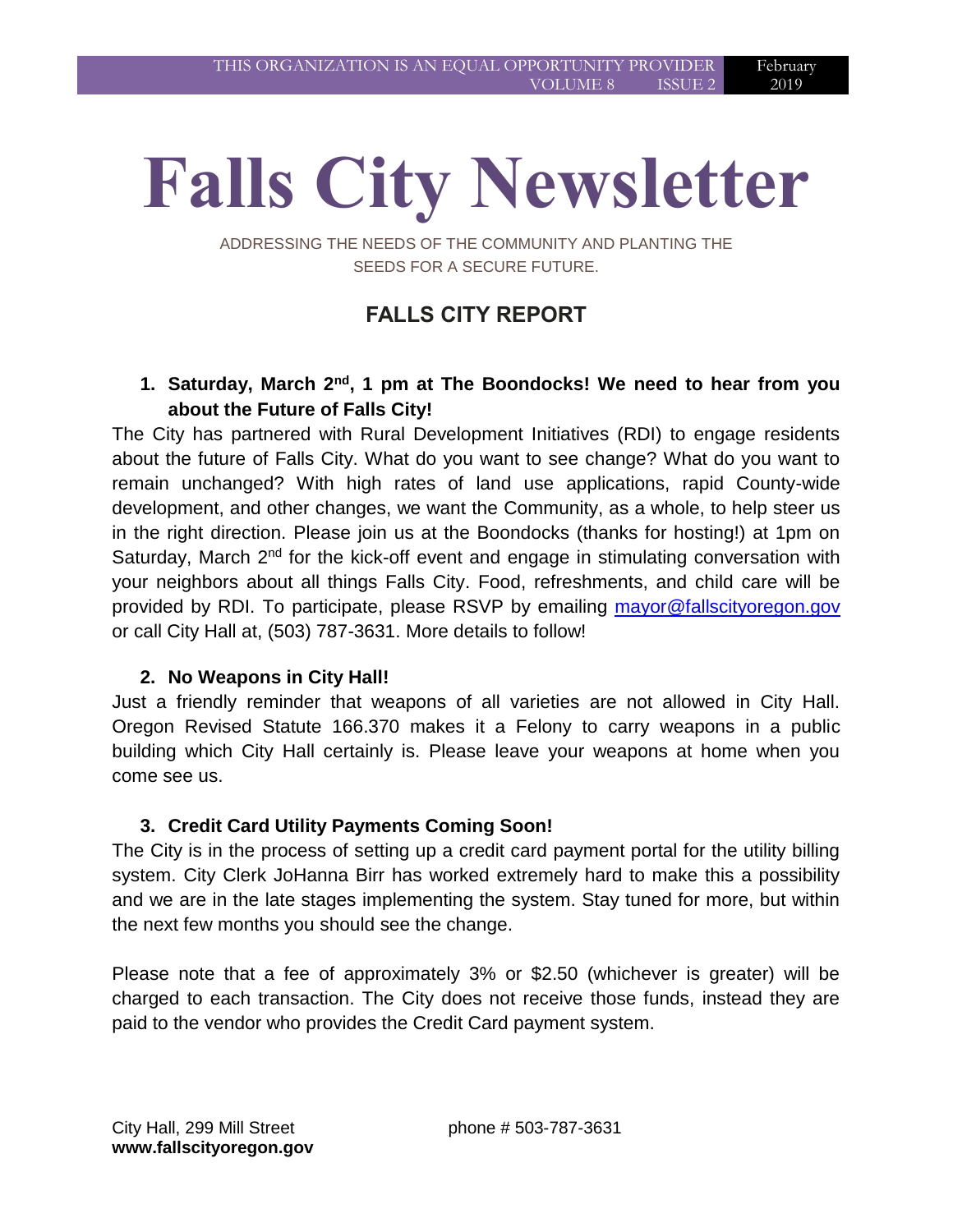#### **4. Falls city Facebook Page**

The City of Falls City recently hosted a photography contest aimed at gathering photographs of our city for the new Falls City Official Facebook Page! Now that the contest is over, our panel of judges will select the winning photographs to adorn the cover of the new page.

The official Facebook page will provide information to the public on events, issues, and stories that effect the City of Falls City and her citizens. If you are a social media user, please follow the new page located here: www.facebook.com/cityoffallscity

#### **5. DEQ supplemental environmental protection project**

Last month we informed you that the City had mitigated 80% of its DEQ fine by undertaking a supplemental environmental protection program.

This month we are celebrating a strong start to that program. If you haven't been by the Mill lot lately, you might not have noticed that the blackberries have been cut down and a car that was dumped in the Riparian zone approximately 20 years ago has been removed. Thus far the City has removed over 1.5 tons of garbage from the area!

Then next step is a follow-on program in which the Falls City High School Forestry Class will partner with the City to plant native vegetation in the area.

If you'd like to be involved with this program please contact City Hall!

#### **6. Falls City E-Newsletter**

Beginning this month, the City will produce and disseminate an E-Newsletter. "But we already have a newsletter," you might be saying. This is true, but the nature of print makes it very expensive to provide certain graphics and information. Thus, the City has created an opportunity to receive these items without increasing costs.

Please sign up to receive the newsletter by getting your email address to City Hall in person, via telephone, or by email.